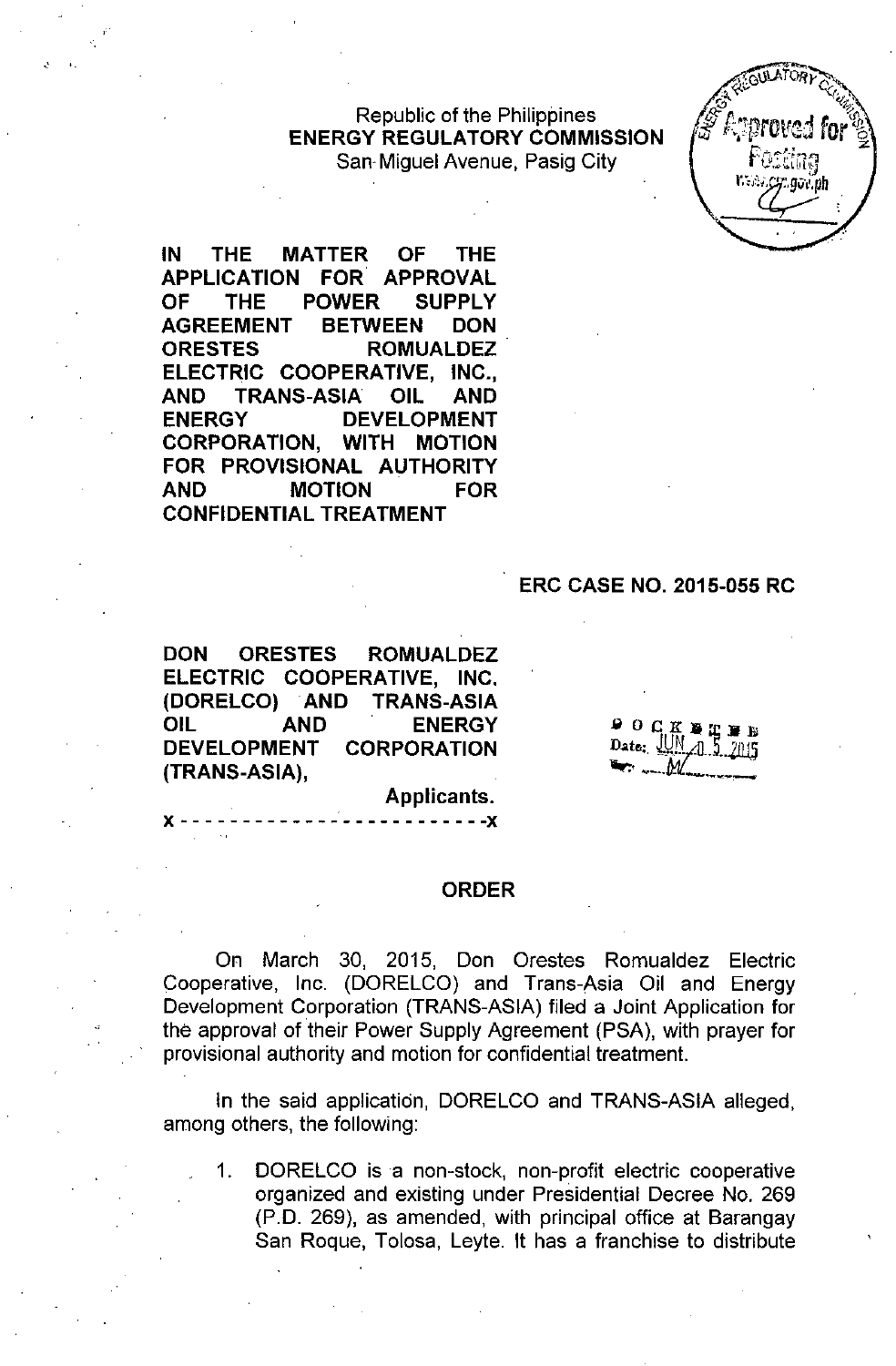$\ddot{\cdot}$ 

electricity in the Municipalities of Abuyog, Burauen, Dagami, Dulag, Javier, Julita, La Paz, Macarthur, Mahaplag, Mayorga, Tabon-Tabon, Tanuan, Tolosa all within the Province of Leyte;

- 2. TRANS-ASIA is a corporation duly organized and existing under the laws of the Republic of the Philippines, with principal address at Level 11, PHINMA Plaza, 39 Plaza Drive, Rockwell Center, Makati City;
- 3. Pursuant to Rule 20 (B) of the Commission's Rules of Practice and Procedure, the instant application is submitted to the Commission for its review and approval of the PSA dated December 20, 2014 executed by and between DORELCO and TRANS-ASIA;
- 4. In compliance with Rule 6 of the Commission's Rules of Practice and Procedure, a copy of the Joint Application with all its annexes and accompanying documents were furnished to the legislative bodies of the cities or municipalities where DORELCO principally operates. The copies of the corresponding proofs of receipt are attached to the application as Annex "C-1" and series;
- 5. Furthermore, they have caused the publication of the present Joint Application in its entirety, excluding its annexes, in a newspaper of general circulation within DORELCO's franchise area. The copies of the newspaper and the corresponding affidavit of publication are attached as Annexes "C-2" and "C-3," respectively;
- 6. TRANS-ASIA was selected as a winning bidder after the Power Sector Assets and Liabilities Management Corporation (PSALM) conducted a bidding for the selection and appointment of Independent Power Producer Administrator (IPPA) for the Strips of Energy of the Unified Leyte Geothermal Power Plant (ULGPP) pursuant to Section 51(c) of Republic Act No. 9136 (R.A. 9136), otherwise known as the *Electric Power Industry Reform Act* of 2001 (EPIRA). TRANS-ASIA was issued a *Notice of Award* by PSALM for the right to 40 MW Strips of Energy from the ULGPP. A copy of the *Notice of Award* is attached to the application as Annex "D";
- 7. Power Supply. At present, DORELCO sources its electricity requirements from different power suppliers.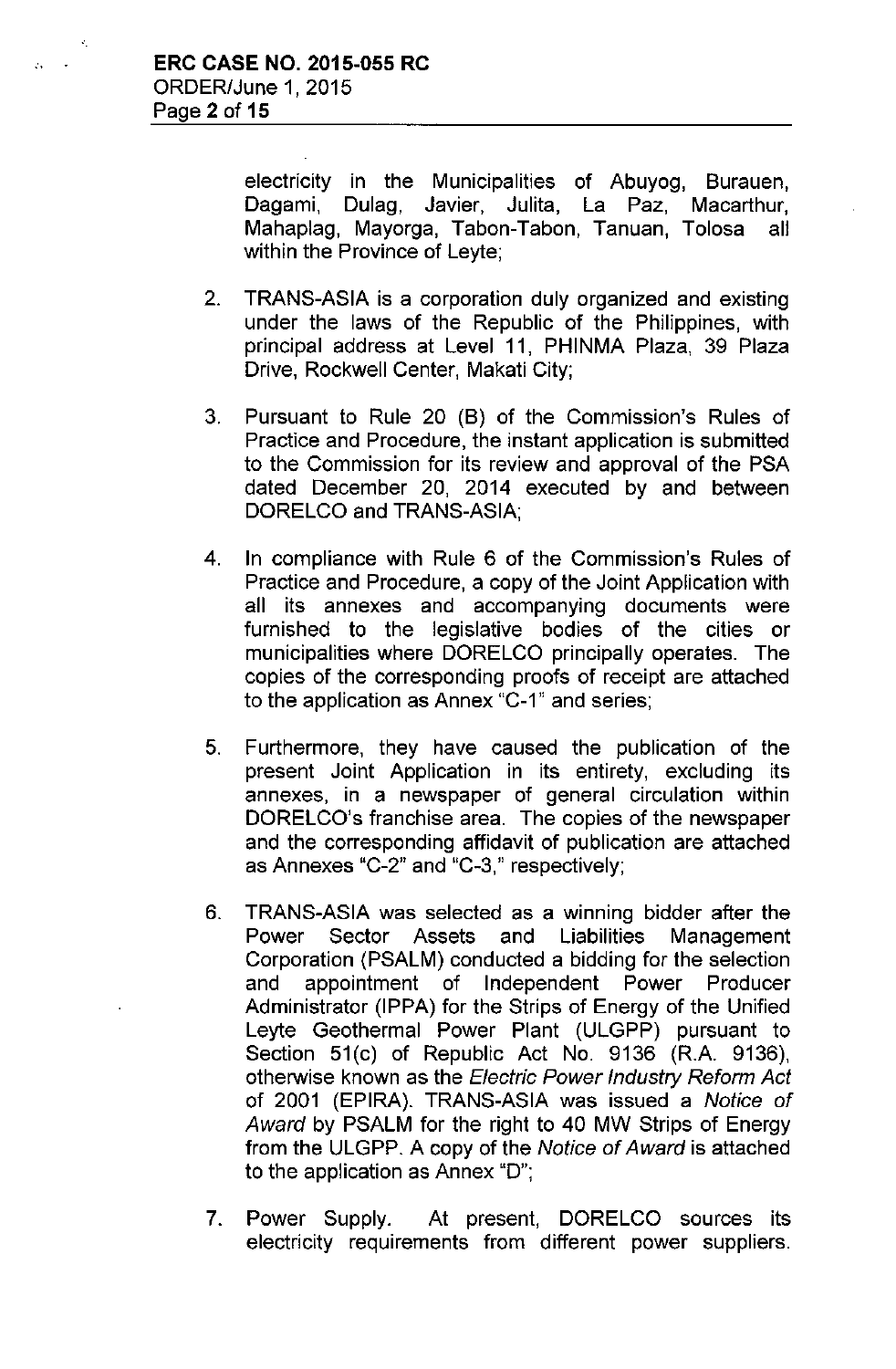.'.

.

However, due to increasing energy demand and volatility of Wholesale Electricity Spot Market (WESM) prices, DORELCO deemed it necessary to look for additional capacity to address its electricity requirements, aggregate with other Region 8 ECs to ensure bargaining power in negotiating with potential power suppliers;

- 8. Regretfully, sometime on November 2013, Typhoon Yolanda severely hit the region which resulted to loss of lives, total shutdown of basic services, commercial establishments, tourism, agriculture, infrastructure, telecommunication, transportation, financial services, and hospitals, among others. Rehabilitation efforts and restoration of reliable electric services is essential for the economic recovery of the region;
- 9. Competitive Procurement Process. In view of the power supply and demand situation in the region and due to the damage brought about by Typhoon Yolanda, the eleven (11) electric cooperatives of Region 8 composed of Don Orestes Romualdez Electric Cooperative, Inc. (DORELCO), Leyte II Electric Cooperative, Inc. (DORELCO), Leyte III Electric Cooperative, Inc. (DORELCOI), Leyte IV Electric Cooperative, Inc. (LEYECO IV), Leyte V Electric Cooperative, Inc. (LEYECO V), Southern Leyte Electric Cooperative, Inc. (SOLECO), Biliran Electric Cooperative, Inc. (BILECO), Samar I Electric Cooperative, Inc. (ESAMELCO), Samar II Electric Cooperative, Inc. (ESAMELCO) and Eastern Samar Electric Cooperative, Inc. (ESAMELCO) (the Region 8 ECs) agreed through a Memorandum of Agreement (MOA) to conduct a joint procurement of their short-term aggregated baseload requirement. A Bids and Awards Committee was created to conduct the "R8 Joint Competitive Power Supply Procurement" (R8 JCPSP). A copy of the MOA is attached to the application as Annex **"E".**,
	- 9.1. The Region 8 ECs initially prepared their respective least-cost power supply plans and subsequently their aggregated demand for competitive bidding;
	- 9.2. The competitive tender was published and announced in the franchise areas of the Region 8 ECs. In addition, prospective Bidders (GENCOs, IPP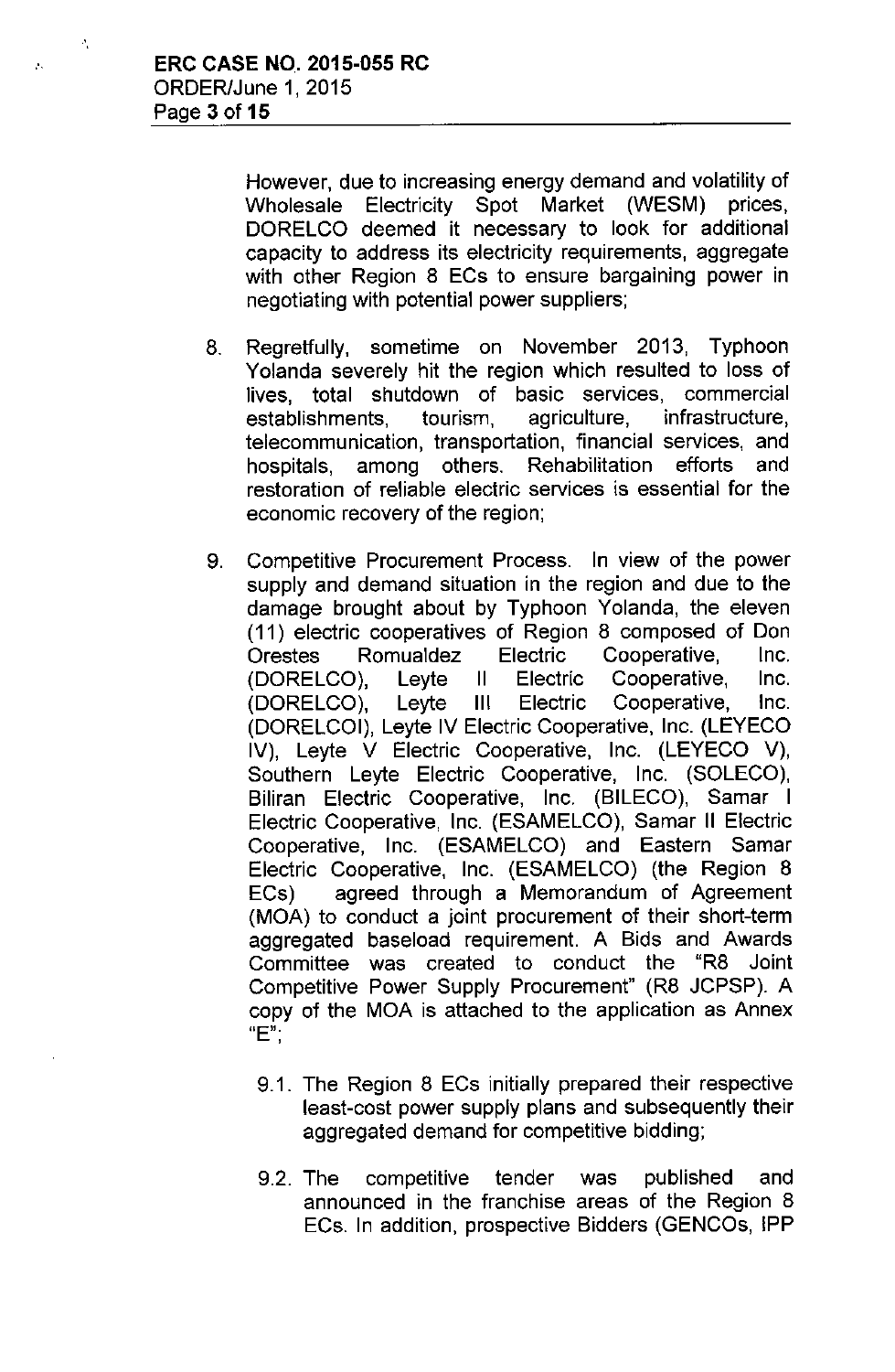$\mathcal{L}$ 

Administrators and Wholesale Aggregators) were invited;

- 9.3. Scope of the Bid. The capacity offered by the winning bidder shall be allocated among the eleven (11) Region 8 ECs in proportion to their declared demand. A bidder may offer to supply capacity that is less than or equal to the aggregated baseload requirement in any or all of the contract years in increments of 1 MW. In the event that some winning bidders offered less than 11 MW, the loads shall be optimally allocated in such a way that the blended price from the R8 JCPSP is almost the same. In the event multiple bidders are declared winners for any contract year, all winning bidders shall enter into individual power supply agreements with each of the 11 ECs;
- 9.4. Bidders who signified their intention to join by buying the Bidding Documents attended Pre-Bid Conferences where they gave their comments and sought clarification on the bidding requirements and process. The BAC issued Bid Bulletins and the Final Instruction to Bidders;
- 9.5. The process followed the 2-envelope system, the legal requirements and proof of financial and technical capability in the first and the commercial offer in the second. Bids were evaluated based on an Evaluation Framework released to the bidders;
- 9.6. After evaluating the bids of each supplier, on November 14, 2014, the BAC issued a Notice of Award declaring TRANS-ASIA as a winning bidder of 40 MW for Contract Year 2015 with a Lowest Calculated Responsive Bid Effective Price of PhP5.5489/kWh and an Offered Capacity of 20 MW for 2016 with a Lowest Calculated Responsive Bid Effective Price of PhP5.611/kWh;

## Abstract of the Power Supply Agreement and Related Information

10. The PSA between DORELCO and TRANS-ASIA is the result of a joint procurement process for the short-term aggregated baseload power supply for 2015-2018 of Region 8 ECs;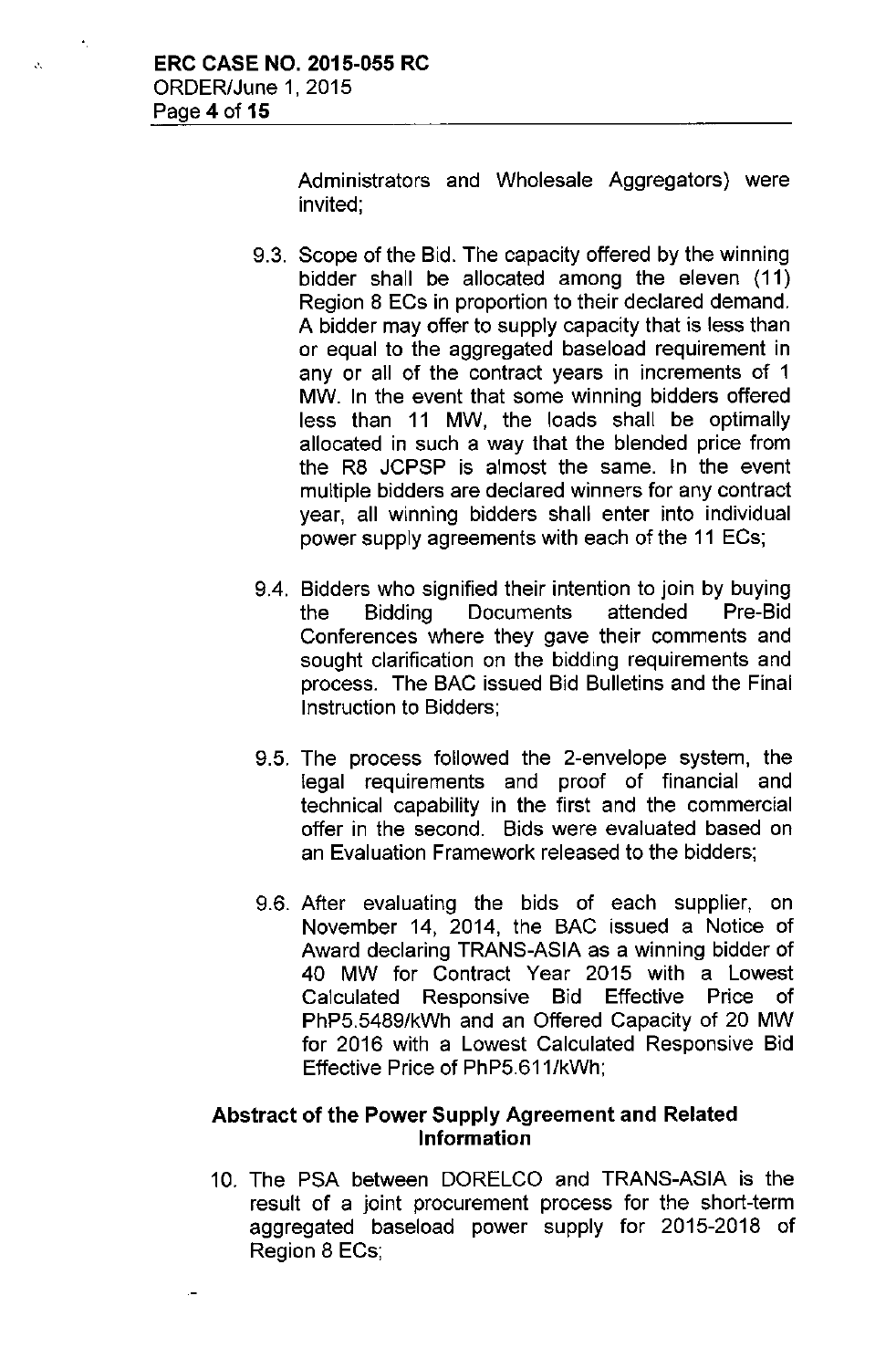'.

 $\mathcal{L}$ 

## Salient Features

- 11. The PSA, between DORELCO and TRANS-ASIA contains the following salient terms and conditions:
	- *11.1. Term.* The PSA shall have a term of two (2) years beginning December 26, 2014 to December 25, 2016. Commencement of supply of the Contracted Capacity shall be subject to the fulfillment of certain Conditions Precedent as provided in the PSA;
	- *11.2. Contracted Capacity.* The Contracted Capacity for DORELCO for Contract Year 2015 only 2 MW;
	- *11.3. Delivery Points.* TRANS-ASIA shall supply the Contracted Capacity at the Market Trading Nodes of the ULGPP or from TRANS-ASIA's other electricity supply sources in case of Replacement Power;
	- *11.4. Unutilized Capacity and Exchange* of *Contracted Capacities.* The unutilized capacity, if any, of DORELCO may be used by other Region 8 ECs or sold to the WESM;
	- *11.5. Replacement Power on Scheduled and/or Unscheduled Outages* of *ULGPP.* In the event that TRANS-ASIA is unable to deliver, or cause to be delivered, the Contracted Capacity, or a portion thereof, from the ULGPP for reasons not constituting a Force Majeure Event, TRANS-ASIA shall deliver, or cause to be delivered, said Contracted Capacity, or a portion thereof, at the Delivery Point from other generation or supply sources, including the WESM, at the Electricity Fees as provided in PSA;
	- . *11.6. Electricity Fees.* The BUYER shall purchase the electricity supplied by the TRANS-ASIA at a monthly Electricity Fee (EF), in PhP, computed as follows:

 $\mathsf{EF}=\mathsf{CC}*\mathsf{H}_{\mathsf{T}}*\left[\mathsf{LPC}*\left(0.7003*\frac{\mathsf{LCPIn}}{\mathsf{LCPlr}}+0.2997\right)+\mathsf{FPC}*\mathsf{FXn}*\left(0.4497*\frac{\mathsf{FCPIn}}{\mathsf{FCPIr}}+0.55035\right)\right]$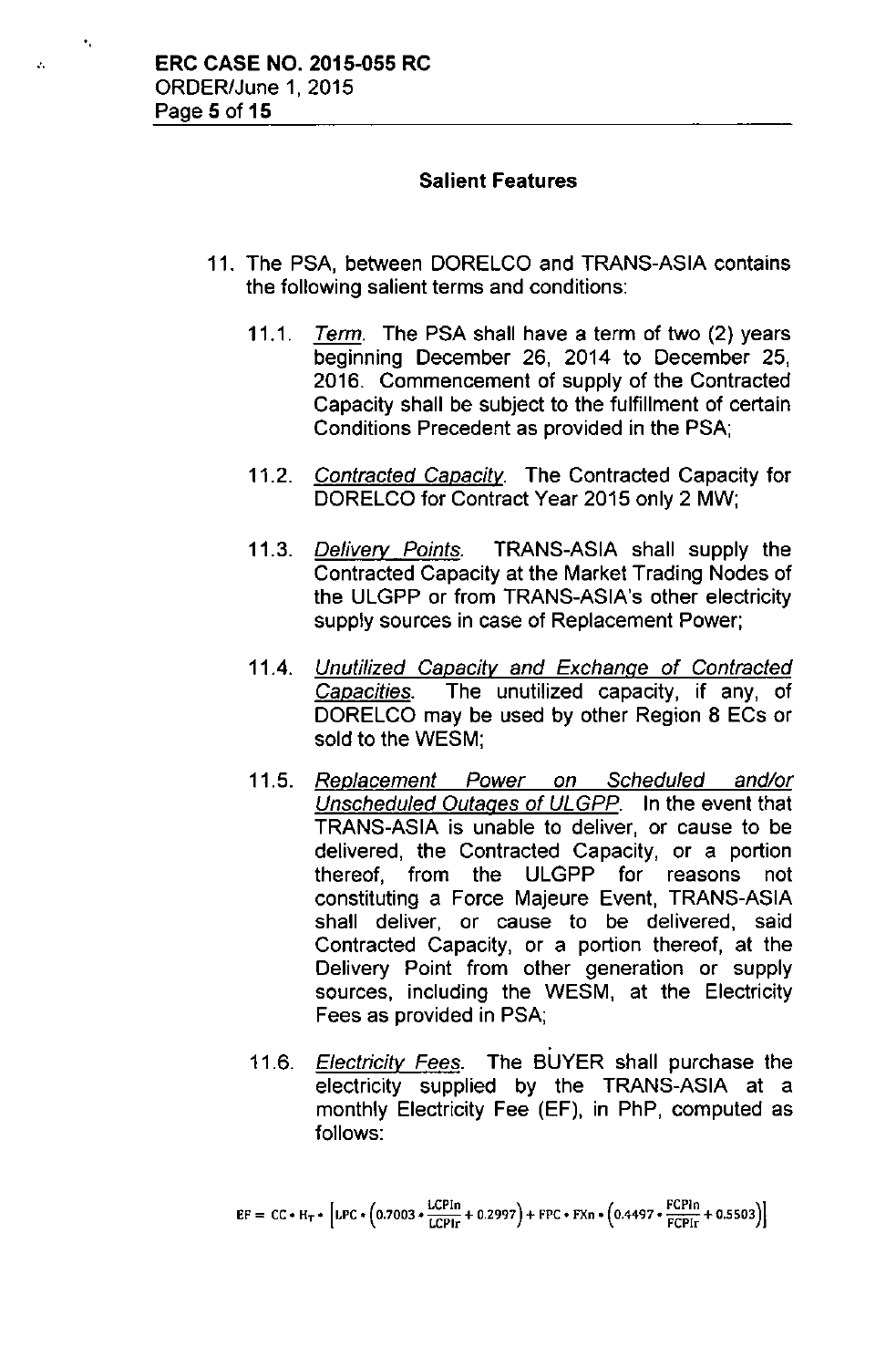Where:

"

t,

 $\ddot{\phantom{a}}$ 

 $\mathcal{A}^{\mathcal{A}}$ 

| <b>Electricity Fee</b> | $=$ $\qquad$ | Electricity Fee, in PhP                                                                                                                                                                                                                                                                                    |
|------------------------|--------------|------------------------------------------------------------------------------------------------------------------------------------------------------------------------------------------------------------------------------------------------------------------------------------------------------------|
| CC                     | $\equiv$     | <b>Contracted Capacity</b>                                                                                                                                                                                                                                                                                 |
| НT                     | ⋍            | Total number of hours in the Billing<br>Period                                                                                                                                                                                                                                                             |
| <b>LPC</b>             | =            | Component;<br>Local<br>Price<br>PhP1.7465/kWh                                                                                                                                                                                                                                                              |
| <b>LCPIn</b>           | $=$          | Philippine Consumer Price Index of the<br>calendar month corresponding<br>the<br>billing period, for All Income Households<br>$-$ All Items (2006=100), as published by<br>Philippine National Statistics<br>the<br>Coordination Board (or its substitute or<br>replacement agency, as the case may<br>be) |
| <b>LCPIr</b>           | =            | September 2014 Philippine Consumer<br>Price Index for All Income Households -<br>All Items (2006=100), as published by<br>Philippine National<br><b>Statistics</b><br>the<br>Coordination Board (or its substitute or<br>replacement agency, as the case may<br>be)                                        |
| FPC                    |              | Foreign Price Component; USD 0.0812<br>per kWh                                                                                                                                                                                                                                                             |
| FXn                    |              | Philippine Peso vs. US Dollar Reference<br>Rate as published by the Bangko<br>Sentral ng Pilipinas at the last working<br>day of the Billing Period                                                                                                                                                        |
| FCPIn                  | $=$          | US Consumer Price Index, All Items,<br>Financial Statistics<br>International<br>(2010=100) for the calendar month<br>corresponding the Billing Period                                                                                                                                                      |
| <b>FCPIr</b>           | $=$          | US Consumer Price Index, All Items,<br>Financial<br><b>Statistics</b><br>International                                                                                                                                                                                                                     |

 $\sim 10^{11}$  km

 $\Delta \sim 10^4$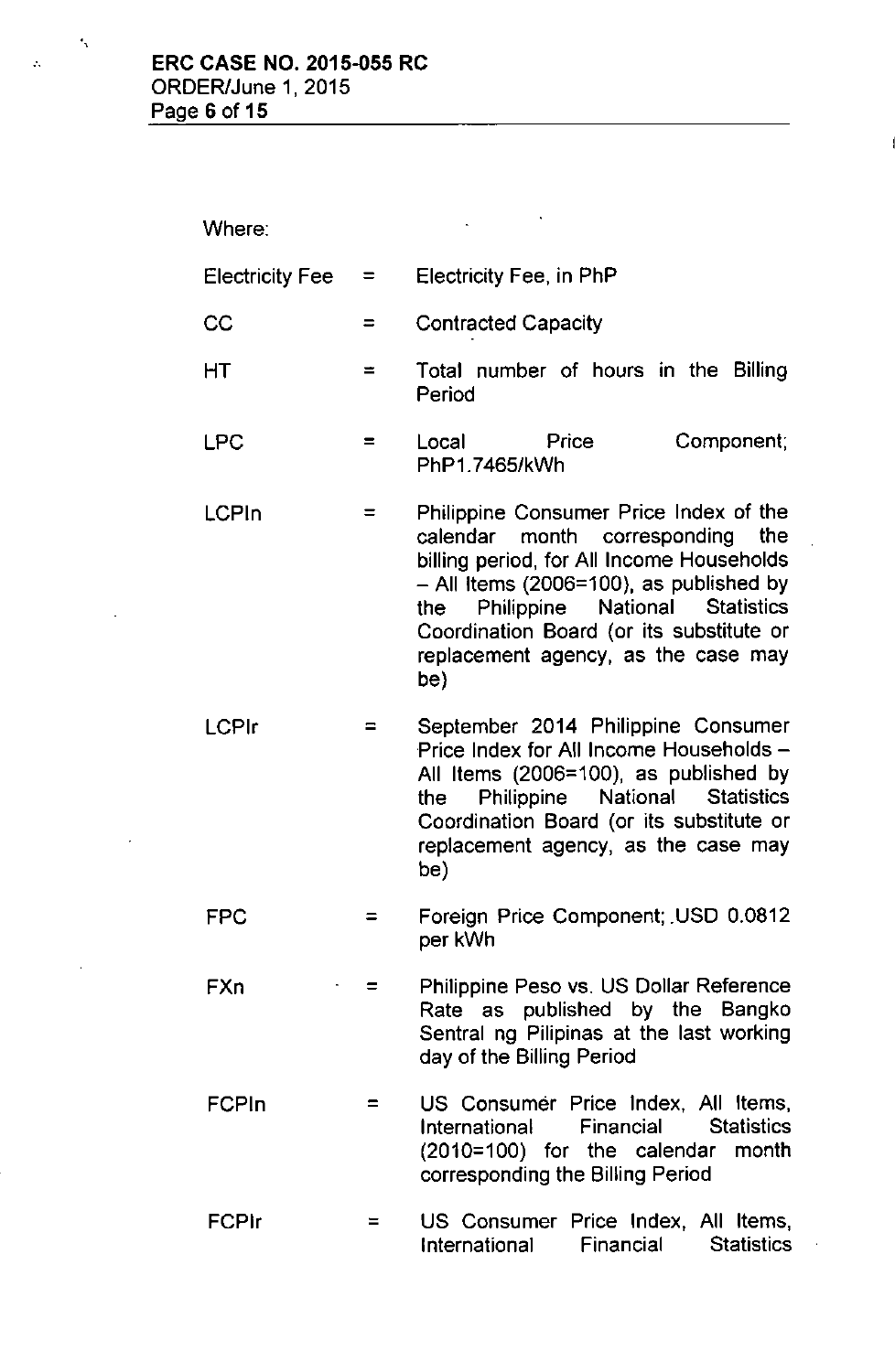(2010=100) for the month of September 2014

Should the published indices be unavailable for the corresponding billing month, the most recent available published indices shall be used subject to adiustments in subsequent billings as soon as published indices become available.

Should publication of any or all of the required indices be discontinued for a reasonable period of time, the parties shall mutually agree on a new Inflation Factor. Pending the new Inflation Factor, the last prevailing Inflation Factor shall be used until the new Inflation Factor is agreed between the parties and subject to retroactive adjustment.

*11.7. Charges for the account* of *DORELCO.* All WESM Charges for the delivery of the Contracted Capacity charged by the WESM trader of ULGPP, and other regulatory charges including all corresponding cost recoveries of ancillary services in the Reserve Market imposed upon the generators, shall be for the account of DORELCO. Value Added Tax (VAT) shall be charged and passed on to the DORELCO in accordance with applicable law. All other charges, fees, taxes and liabilities which may be imposed on, charged to, or incurred by TRANS-ASIA relative to the delivery of electricity to DORELCO shall be for the account of DORELCO;

#### Advantages of TRANS-ASiA's Supply and Rate Impact

12. The EPIRA established a new policy, legal structure and regulatory framework for the restructuring of the electric power industry to stimulate and create points of competition. As economic growth is interdependent with power intensive activities, the necessity of a free, open and competitive system in electricity supply in a regime of transparent and reasonable prices of electricity is necessary. Low power rates, sufficient capacity and an environment protective of investors and consumers are the end goals of the EPIRA;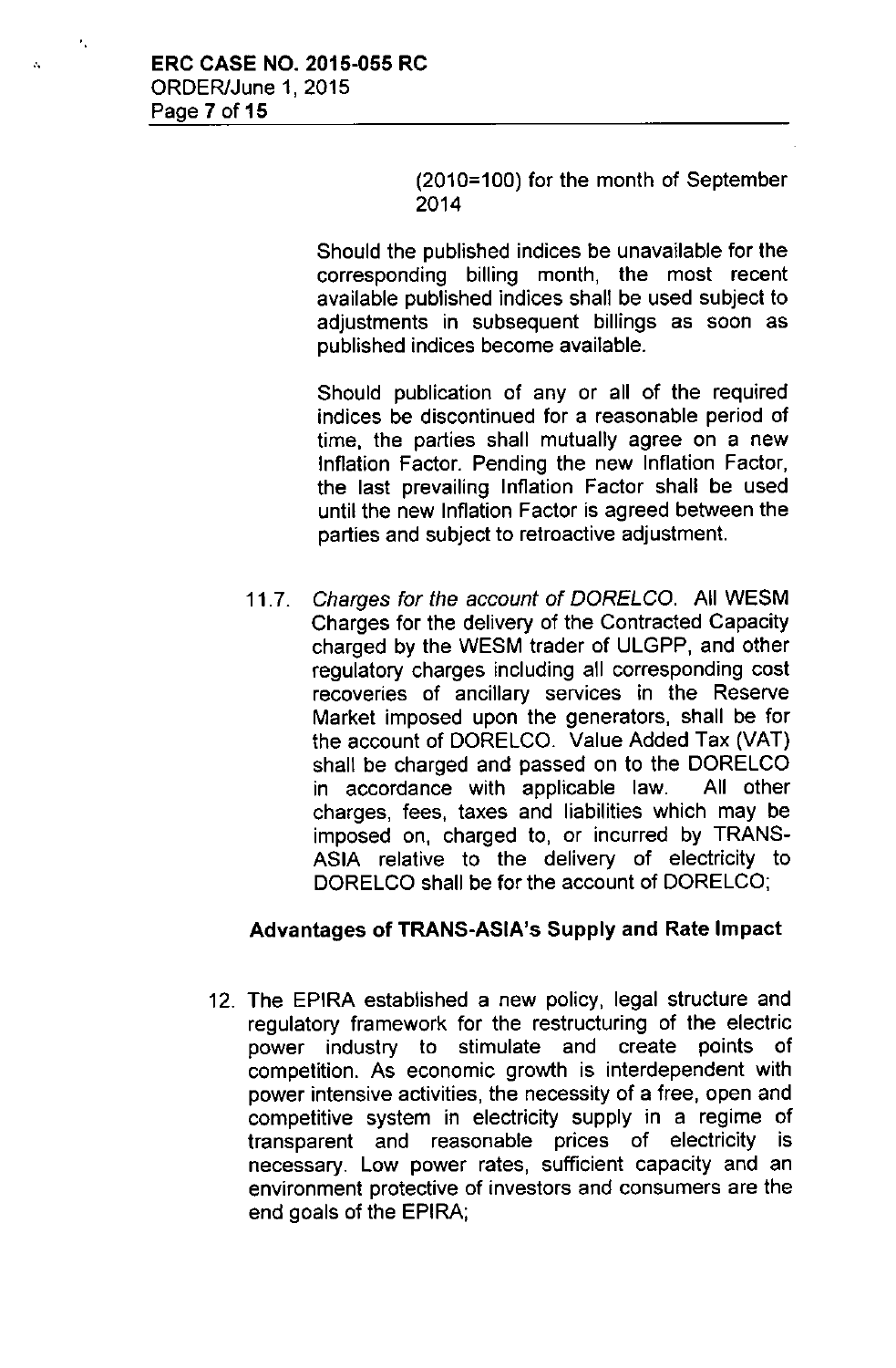- 13. Competition can be the best form of market regulation, it is premised on electricity suppliers ensuring that they give the best offer, advantage over competitors in terms of pricing, value-added benefits, quality of service ultimately resulting to consumers getting the best price for reliable supply of electricity;
- 14. The process adopted by the Region 8 ECs in choosing its power supplier ensures that DORELGO and its member consumers achieve least cost supply of power through joint power supply planning and competitive procurement process;
- 15. The Electricity Fees as provided in the PSA is advantageous to DORELCO's consumers given that the Region 8 EGs set simplified parameters to be followed by the bidders during the JGPSP;
	- 15.1. The market-based rate of TRANS-ASIA is the lowest compared to other generation companies who participated in the R8 JCPSP;
	- 15.2. The indexation in the Electricity Fee is intended to provide for fair and transparent adjustment in fees to reflect specific and verifiable fluctuations in inflation and foreign exchange for the duration of the PSA,
- 16. DORELCO has simulated and forecasted the effect of the inclusion of TRANS-ASIA's supply from the ULGPP:

| LIG TGAI ZUTU.    |                                                |                                |                                      |                             |
|-------------------|------------------------------------------------|--------------------------------|--------------------------------------|-----------------------------|
| <b>Supplier</b>   | <b>Forecasted</b><br>2015<br>Quantity<br>(kWh) | <b>Percent</b><br><b>Share</b> | 2015<br>Average<br>Rate<br>(PhP/kWh) | Weighted<br>Average<br>Rate |
|                   | 14,235,000.00                                  | 19.74%                         | 4.8265                               |                             |
| 2.                | 26,280,000.00                                  | 36.44%                         | 5.2323                               |                             |
| <b>TRANS-ASIA</b> | 17,520,000.00                                  | 24.30%                         | 5.5489                               | 5.7128                      |
| <b>WESM</b>       | 14,078,016.80                                  | 19.52%                         | 7.7098                               |                             |
| Total             | 72,113,016.80                                  | 100%                           |                                      |                             |

Simulation of Generation Mix Rate with TRANS-ASIA for the Year 2015: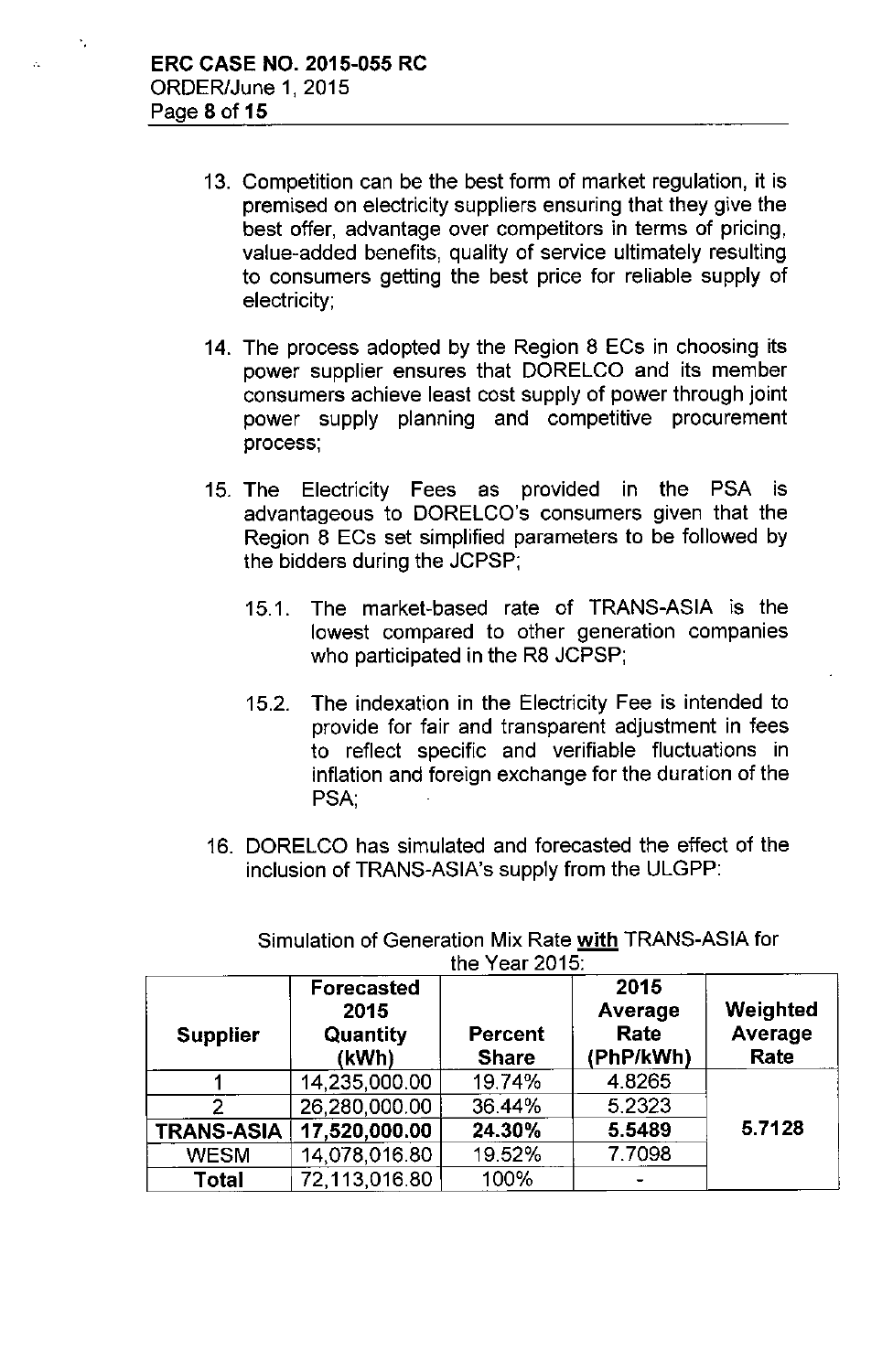$\mathcal{F}_{\mathcal{F}}$ 

Simulation of Generation Mix Rate without TRANS-ASIA for the Year  $0.75$ 

| טו טג             |                                                |                                |                                      |                             |
|-------------------|------------------------------------------------|--------------------------------|--------------------------------------|-----------------------------|
| <b>Supplier</b>   | <b>Forecasted</b><br>2015<br>Quantity<br>(kWh) | <b>Percent</b><br><b>Share</b> | 2015<br>Average<br>Rate<br>(PhP/kWh) | Weighted<br>Average<br>Rate |
|                   | 14,235,000.00                                  | 19.74%                         | 4.8265                               |                             |
| 2                 | 26,280,000.00                                  | 36.44%                         | 5.2323                               |                             |
| <b>TRANS-ASIA</b> | 0.00                                           |                                |                                      | 5.8529                      |
| <b>WESM</b>       | 31,598,016.80                                  | 43.82%                         | 6.8314                               |                             |
| <b>Total</b>      | 72,113,016.80                                  | 100%                           |                                      |                             |

## Generation Rate Impact: -0.1401

17. Clearly, entering into a PSA with TRANS-ASIA would significantly reduce DORELCO's exposure to volatilities in the WESM considering and result to more stable electricity prices which will redound to the benefit of the member consumers;

### Allegations in Support of the Motion for Provisional Authority

- 18. The provisional approval of the instant Application, including the rate structure as embodied in the PSA, which will facilitate the timely implementation of the PSA, is imperative and warranted;
- 19. It will facilitate TRANS ASIA's supply of additional capacity to DORELCO at the soonest possible time;
	- 19.1. DORELCO needs such additional capacity not only to address the shortage of its power supply, but also to secure a more stable, reliable and efficient source of power supply;
	- 19.2. Considering the continuous recovery efforts of the local government within DORELCO's franchise area, the necessity of stable, continuous, reliable supply of electricity is imperative to ensure that rehabilitation plans brought about by the damage due to Typhoon Yolanda are not discontinued or impeded. More importantly, reliable, uninterrupted and continuous electric supply will sustain, alleviate and boost the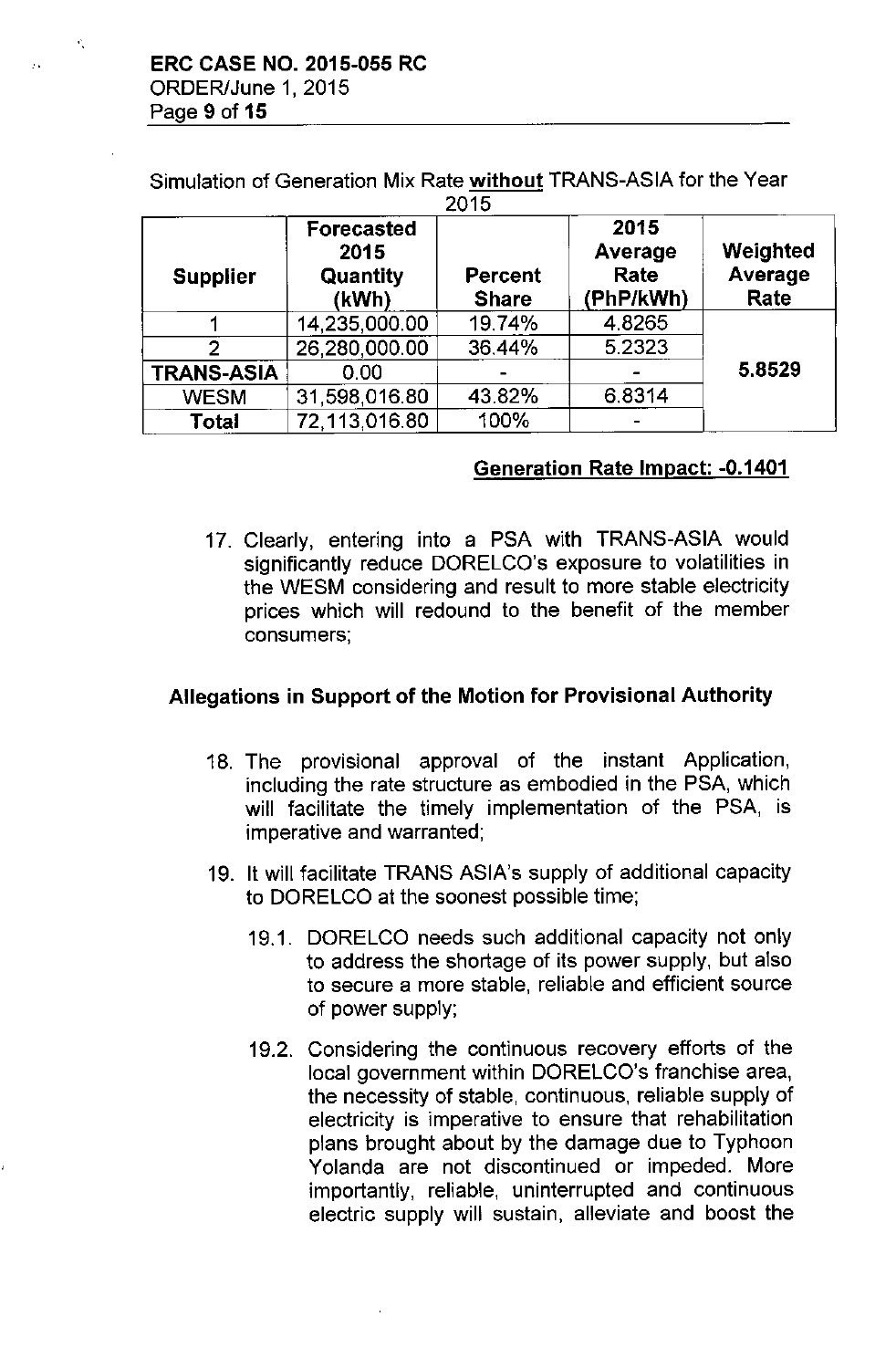Ý,

 $\hat{\mathcal{O}}$ 

economic, financial and social development in the area;

- 19.3. Further, the supply of energy by TRANS-ASIA<br>constitutes 24.30% of DORELCO's electricity constitutes 24.30% of DORELCO's electricity requirements, pending hearing and in the absence of any provisional authority, DORELCO, its memberconsumers and the local government will gravely suffer as there is uncertainty in the supply of electricity. Likewise, the provisional approval of the instant application will allow DORELCO to avail of the advantages of low power cost. The additional capacity will not only address DORELCO's needs but the ECs' power requirements;
- 20. Significantly, the immediate implementation of the PSA will benefit all the electricity consumers;
- 21. The provisional approval of the instant application at the rate structure as provided in the PSA is also necessary for TRANS-ASIA to allow it operate at sustainable and viable levels necessary for TRANS-ASIA to fully pay all its contractual obligations and costs under its IPPA Agreement with PSALM. It will also allow DORELCO to charge and collect the respective electricity fees as provided in the PSA from its member consumers;
- 22. They pray for the provisional approval of the instant application pursuant to Rule 14 of the Commission's Rules of Practice and Procedure;

# Allegations in Support of the Motion for Confidential Treatment **of Annex "N"**

- 23. Pursuant to Rule 4, Section 1 of the Rules of Practice and Procedure, they move for the confidential treatment of Annex "N" as they contain data, information, calculations, assumptions, formula which constitute trade secrets and which the TRANS-ASIA has the sole proprietary interest thereof. TRANS-ASIA will stand to be unduly prejudiced should it be disclosed to the public;
- 24. As ruled in *Air Philippines Corporation vs. Pennswell, Inc.,'* a trade secret may consist of any formula, pattern, device

 $^{1}$  GR No. 172835, December 19, 2007.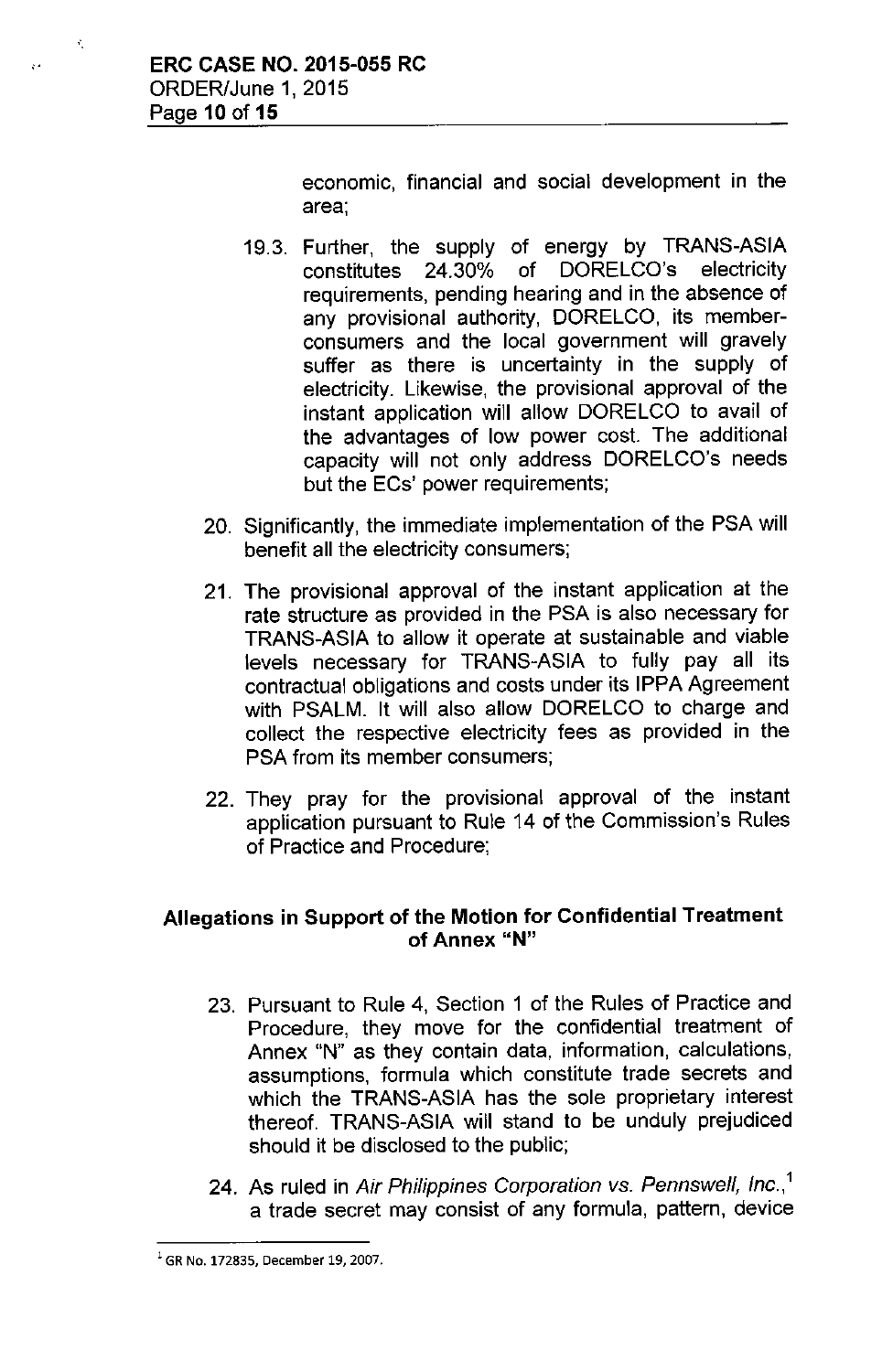or compilation of information that is used in one's business and gives the employer an opportunity to obtain an advantage over competitors who do not possess the information. It is indubitable that trade secrets constitute proprietary rights and jurisprudence has consistently acknowledged the private character of trade secrets;

- 25. They submitted one (1) copy of Annex "N" in a sealed envelope, with the envelope and each page thereof stamped with the word "Confidential";
- 26. They pray that the Commission:
	- a. Pending hearing, immediately issue an Order provisionally approving the PSA and authorizing the rate structure as embodied therein. Further, that such rate structure as applied be allowed retroactive implementation starting December 26, 2014 so as to authorize DORELCO to pass on the full amount of the fees and charges under the PSA to its consumers;
	- b. After due hearing, a final authority be issued authorizing the PSA including the rate structure as applied and finally approving retroactive implementation of the rate structure starting December 26, 2014 so as to authorize DORELCO to pass on the full amount of the fees and charges under the PSA to its consumers; and
	- c. An Order be issued granting the motion for confidential treatment of Annex "N", directing their non-disclosure pursuant to Rule 4 of the Rules of Procedure and prescribing the guidelines for the protection thereof.

Finding the said application to be sufficient in form and substance with the required fees having been paid, the same is hereby set for jurisdictional hearing, expository presentation, pre-trial conference and evidentiary hearing on the following dates and venues:

| Date      | Venue                              | <b>Particulars</b>                                                 |
|-----------|------------------------------------|--------------------------------------------------------------------|
|           | June 30, 2015 at ERC Hearing Room, |                                                                    |
| (Tuesday) | ten $15th$ Floor, Pacific          |                                                                    |
| ∣ o'clock |                                    | in the $\vert$ Center Building, San $\vert$ Jurisdictional Hearing |
| morning   | $(10:00 \mid$ Miguel<br>Avenue,    |                                                                    |
| A.M.      | Ortigas<br>Center,                 |                                                                    |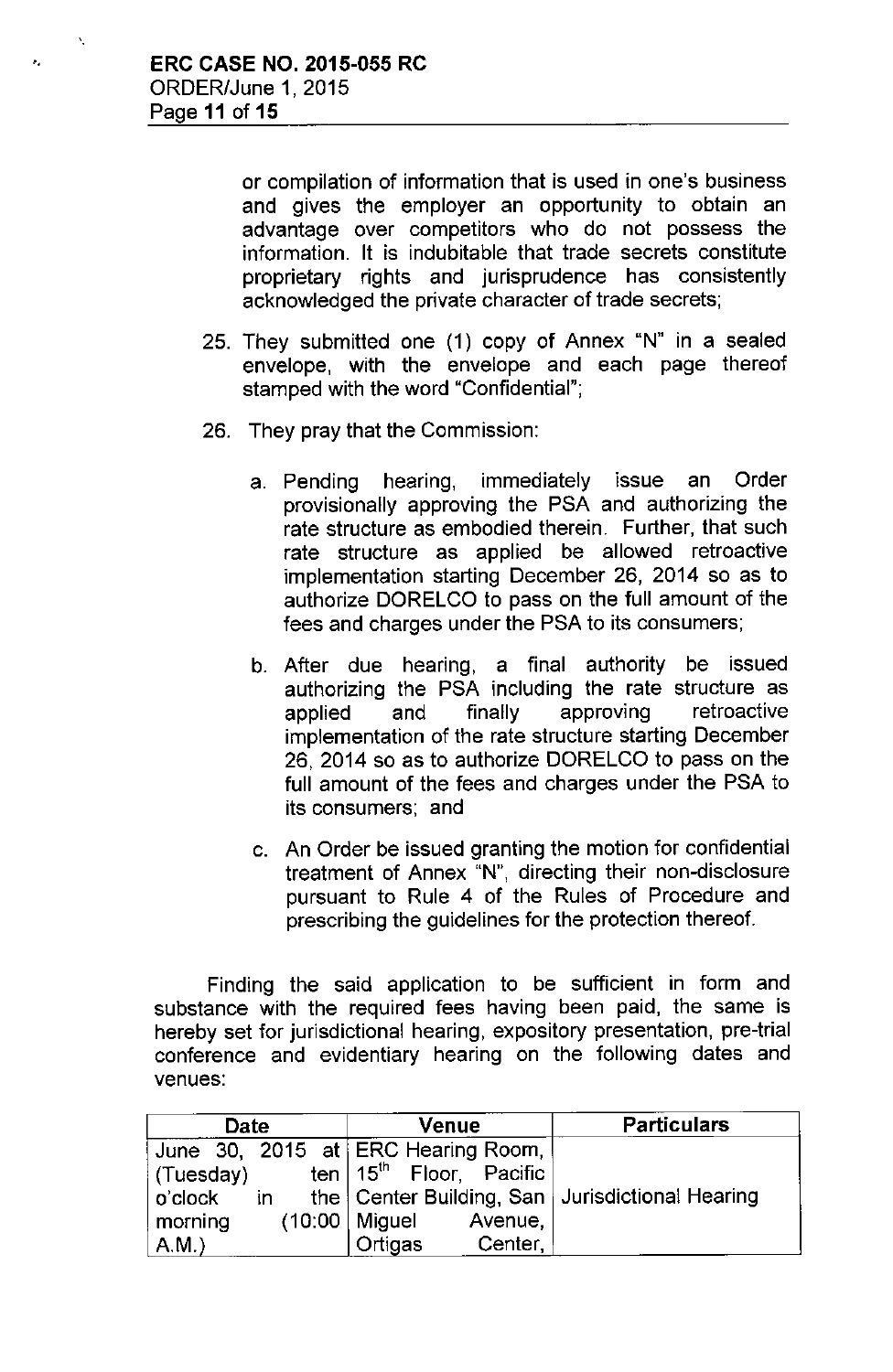|              | Pasig City                                               |                            |
|--------------|----------------------------------------------------------|----------------------------|
| July<br>-23, | 2015   DORELCO's Main   Jurisdictional                   | Hearing                    |
|              | (Thursday) at two   Office, Barangay   (Confirmation     | -of                        |
| o'clock      | in the $\vert$ San Roque, Tolosa, $\vert$ Jurisdictional |                            |
| afternoon    | $(2:00 \mid \text{Leyte})$                               | Compliance), Expository    |
| $P.M.$ )     |                                                          | Presentation, Pre-Trial    |
|              |                                                          | Conference<br>and          |
|              |                                                          | <b>Evidentiary Hearing</b> |

DORELCO and TRANS-ASIA are hereby directed to cause the publication of the attached Notice of Public Hearing, at their own expense, twice (2x) for two (2) successive weeks in two (2) newspapers of general circulation in the Philippines, with the date of the last publication to be made not later than ten (10) days before the date of the scheduled initial hearing. They are also directed to inform the consumers within DORELCO's franchise area, by any other means available and appropriate, of the filing of the instant application, their reasons therefor, and of the scheduled hearing thereon.

Let copies of the application, this Order, and the attached Notice of Public Hearing be furnished the Office of the Solicitor Generai (OSG), the Commission on Audit (COA) and the Committees on Energy of both Houses of Congress. They are hereby requested, if they so desire, to send their duly authorized representatives at the scheduled hearings.

Likewise, let copies of this Order and the attached Notice of Public Hearing be furnished the Offices of the Provincial Governor of Leyte and the Mayors of the Municipalities within the franchise area of DORELCO for the appropriate posting thereof on their respective bulletin boards.

DORELCO and TRANS-ASIA are hereby directed to furnish all those making requests therefor with copies of the application and its attachments, subject to reimbursement of reasonable photocopying costs.

On the date of the initial hearing, DORELCO and TRANS-ASIA must submit to the Commission their written Compliance with the jurisdictional requirements attaching therewith, methodically arranged and duly marked, the evidences of the actual posting and publication of the Notice of Public Hearing consisting of certifications issued to that effect, signed by the afore-mentioned Governor and Mayors or their duly authorized representatives, bearing the seals of their offices, and the affidavits of the Editors or Business Managers of the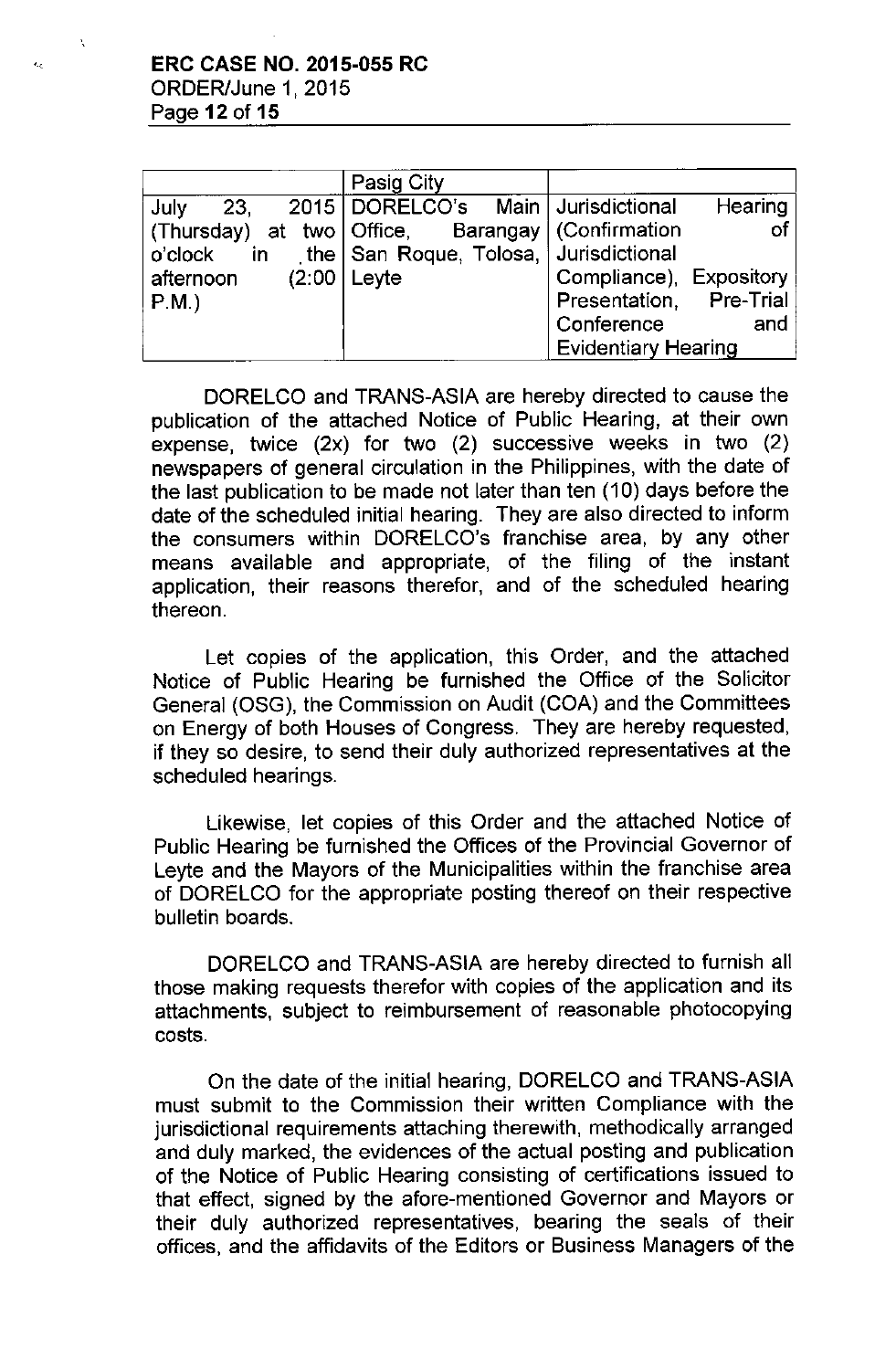newspapers where said Notice of Public Hearing were published together with the complete issues of the said newspapers, and such other proofs of compliance with the requirements of the Commission.

DORELCO, TRANS-ASIA and all interested parties are directed to submit, at least five (5) days before the date of initial hearing and pre-trial conference, their respective Pre-Trial Briefs containing, among others:

- (a) A summary of admitted facts and proposed stipulation of facts;
- (b) The issues to be tried or resolved;
- (c) The documents or exhibits to be presented, stating the purposes thereof and proposed markings therefore; and
- (d) The number and names of the witnesses, with their written testimonies in an individual affidavit form, to be attached to the Pre-Trial Brief.

Failure of DORELCO and TRANS-ASIA to submit the required Pre-Trial Brief and Judicial Affidavits of their witnesses within the prescribed period shall be a ground for cancellation of the scheduled hearing, and the resetting of which shall be six (6) months from said date of cancellation.

As part of the pre-trial conference, DORELCO and TRANS-ASIA must also be prepared to make an expository presentation of their application, aided by whatever communication medium that they may deem appropriate for the purpose, in order to put in plain words and explain, for the benefit of the consumers and other concerned parties, what the application is all about and the reasons and justifications being cited in support thereof.

#### SO ORDERED.

Pasig City, June 1, 2015.

OF THE COMMISSION:  $\mathcal{U}$  and  $\mathcal{U}$   $\mathcal{U}$   $\mathcal{U}$   $\mathcal{U}$   $\mathcal{U}$   $\mathcal{U}$   $\mathcal{U}$   $\mathcal{U}$   $\mathcal{U}$   $\mathcal{U}$   $\mathcal{U}$   $\mathcal{U}$   $\mathcal{U}$   $\mathcal{U}$   $\mathcal{U}$   $\mathcal{U}$   $\mathcal{U}$   $\mathcal{U}$   $\mathcal{U}$   $\mathcal{U}$   $\mathcal{U}$   $\mathcal{U}$   $\mathcal{U}$  Chairperson

FOR AND BY AUTHORITY

rfm/glo/njs/2015-055 RC/DORELCO TAOIL PSA Initial Order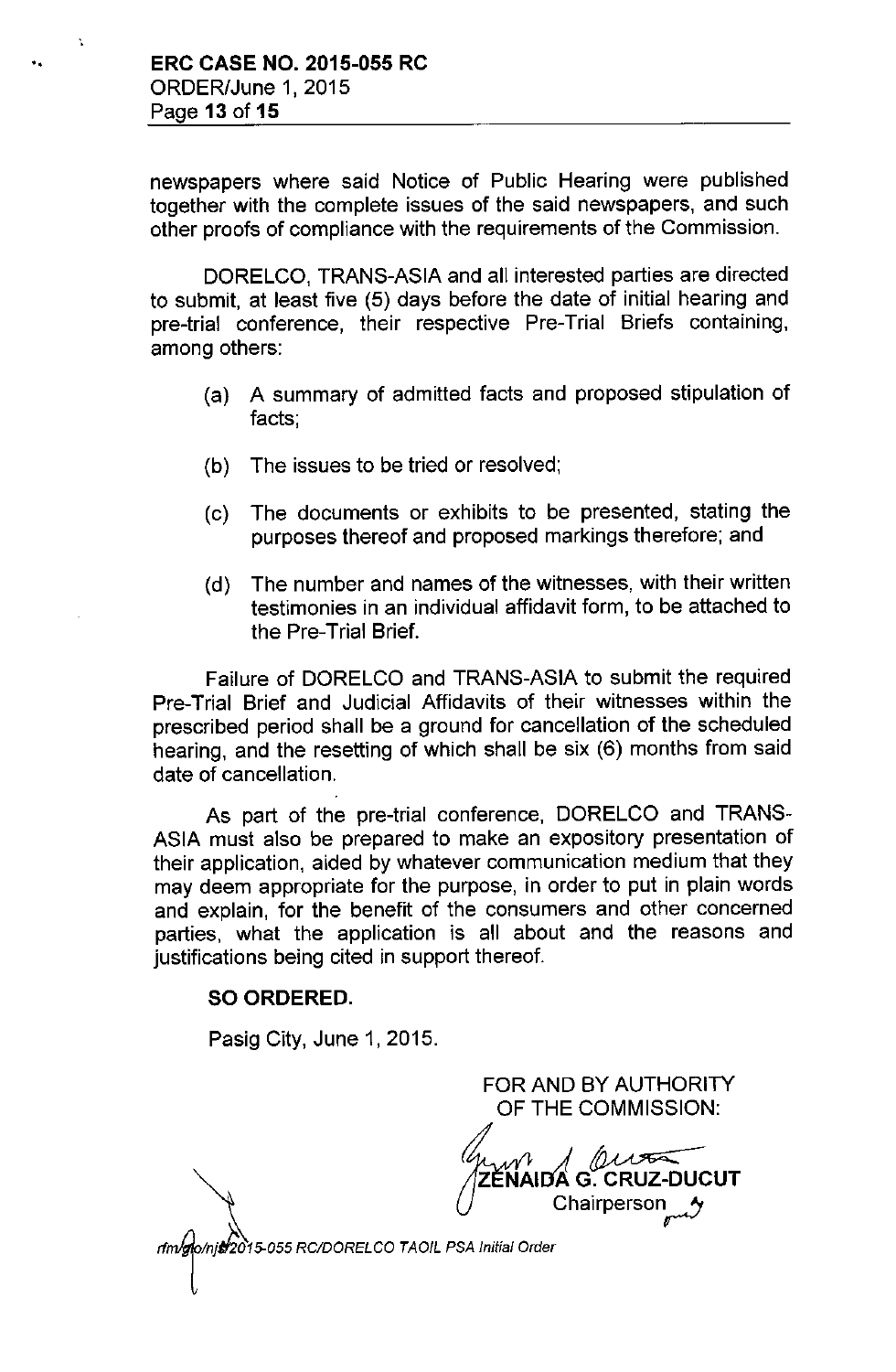#### Copy Furnished:

"

'.

- 1. Atty. Maria Concepcion O. Ojeda Counsel for Applicants Delos Angeles Aguirre Olaquer Salomon Fabro and Ojeda 240 J. P. Rizal, Sta. Elena, Marikina City
- 2. The General Manager Don Orestes Romualdez Electric Cooperative, Inc. Barangay San Roque, Tolosa, Leyte
- 3. The President Trans-Asia Oil and Energy Development Corporation Level 11, PHINMA Plaza, 39 Plaza Drive, Rockwell Center Makati City
- 4. The Office of the Solicitor General 134 Amorsoio Street, Legaspi Village, Makati City Metro Manila
- 5. The Commission on Audit Don Mariano Marcos Avenue Diliman, Quezon City
- 6. The Senate Committee on Energy Senate of the Philippines GSIS Building, Roxas Bivd., Pasay City
- 7. The House Committee on Energy House of Representatives Batasan Hills, Quezon City
- 8. The Municipal Mayor Municipality of Abuyog Leyte
- 9. The Municipal Mayor Municipality of Burauen Leyte
- 10. The Municipai Mayor Municipality of Dagami Leyte
- 11. The Municipal Mayor Municipality of Dulag Leyte